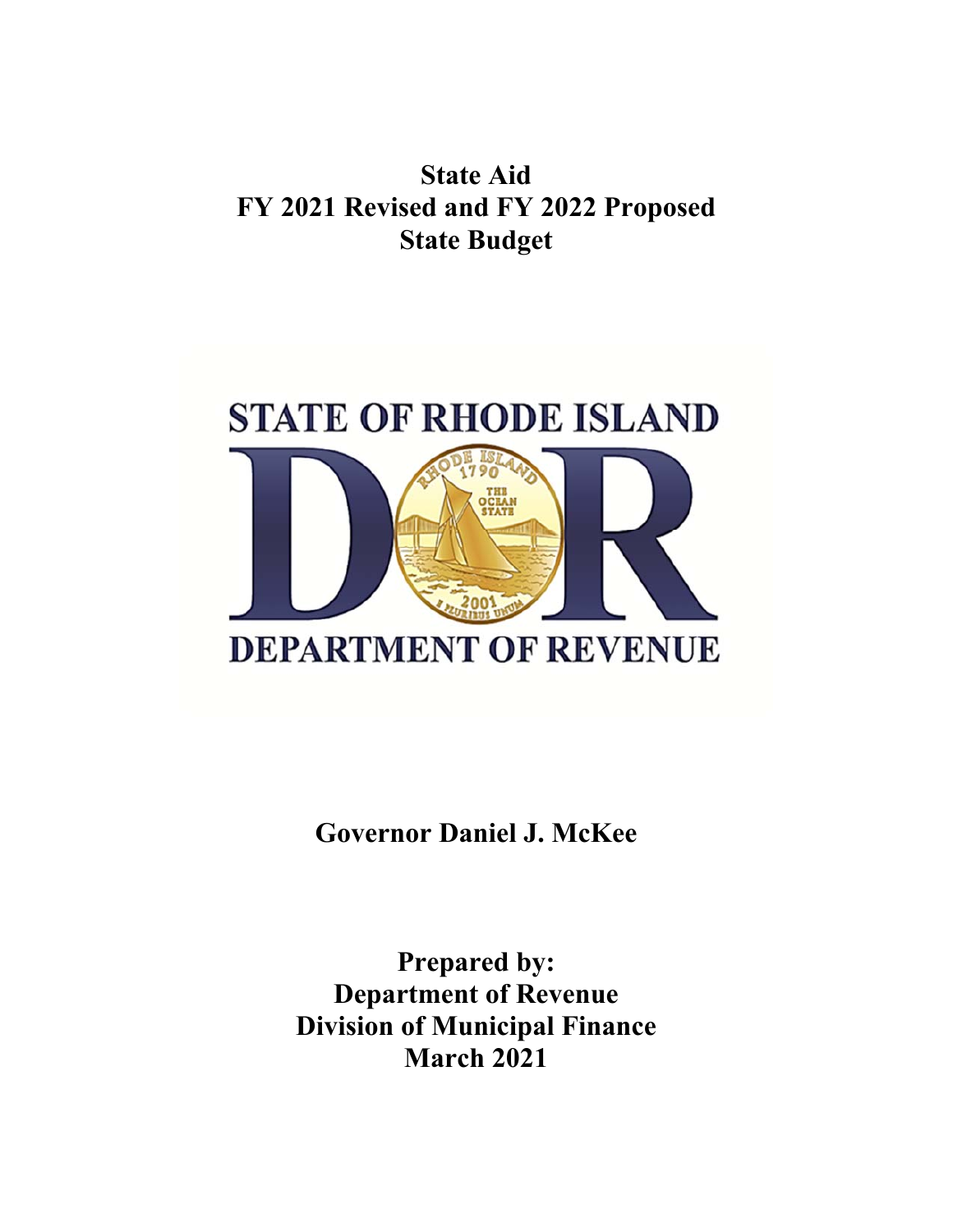| <b>City or Town</b>                                    | Payment<br>In Lieu of | <b>Distressed</b><br>Community | <b>State</b><br>Library | <b>Motor Vehicle</b><br><b>Excise Tax</b> | <b>Motor Vehicle</b><br><b>Phase Out</b> | <b>Motor Vehicle</b><br><b>Excise Tax</b> | <b>Municipal COVID-19</b><br><b>Response Fund</b> | FY 2021 Total<br>Appropriated |
|--------------------------------------------------------|-----------------------|--------------------------------|-------------------------|-------------------------------------------|------------------------------------------|-------------------------------------------|---------------------------------------------------|-------------------------------|
|                                                        | <b>Tax Exempt</b>     | <b>Relief Fund</b>             | Aid $(a)$               | Reimbursement                             | Reimbursement                            | Total                                     | Total                                             | <b>State Aid</b>              |
|                                                        | Property              |                                |                         | <b>Base Amount</b>                        |                                          | Reimbursement $\alpha$                    | Distribution $(2)$                                |                               |
| Barrington                                             | 6,887                 |                                | 375,185                 | 221,581                                   | 662,881                                  | 884,462                                   | 2,234,173                                         | 3,500,707                     |
| <b>Bristol</b>                                         | 533,591               |                                | 194,607                 | 109,436                                   | 241,061                                  | 350,497                                   | 2,006,015                                         | 3,084,710                     |
| <b>Burrillville</b>                                    | 41,382                |                                | 184,839                 | 207,065                                   | 618,069                                  | 825,134                                   | 2,100,945                                         | 3,152,299                     |
| Central Falls                                          |                       | 45,856                         | 31,752                  | 102,184                                   | 346,570                                  | 448,755                                   | 1,292,143                                         | 1,818,505                     |
| Charlestown                                            |                       |                                | 52,802                  | 44,815                                    | 83,249                                   | 128,064                                   | 394,318                                           | 575,185                       |
| Coventry                                               |                       |                                | 229,468                 | 251,244                                   | 583,701                                  | 834,946                                   | 2,300,617                                         | 3,365,030                     |
| Cranston                                               | 2,006,547             | 556,512                        | 638,834                 | 1,042,441                                 | 3,161,611                                | 4,204,052                                 | 15,323,769                                        | 22,729,715                    |
| Cumberland                                             |                       |                                | 297,545                 | 253,650                                   | 516,524                                  | 770,174                                   | 2,251,172                                         | 3,318,891                     |
| <b>East Greenwich</b>                                  | 299,596               |                                | 132,534                 | 84,112                                    | 140,273                                  | 224,385                                   | 1,212,730                                         | 1,869,245                     |
| East Providence                                        | 105,927               |                                | 411,631                 | 429,406                                   |                                          | 429,406                                   | 4,851,430                                         | 5,798,394                     |
| Exeter                                                 |                       |                                | 53,203                  | 93,419                                    | 778,840                                  | 872,259                                   | 48,850                                            | 974.312                       |
| Foster                                                 |                       |                                | 33,861                  | 74,174                                    | 175,337                                  | 249,511                                   | 651,214                                           | 934,586                       |
| Glocester                                              |                       |                                | 78,704                  | 104,711                                   | 217,149                                  | 321,860                                   | 840,335                                           | 1,240,900                     |
| Hopkinton                                              |                       |                                | 35,851                  | 72,384                                    | 163,450                                  | 235,834                                   | 654,043                                           | 925,728                       |
| Jamestown                                              |                       |                                | 108,139                 | 22,334                                    | 25,494                                   | 47,828                                    | 161,982                                           | 317,950                       |
| Johnston                                               |                       |                                | 125,400                 | 437,352                                   | 1,346,703                                | 1,784,056                                 | 4,004,930                                         | 5,914,385                     |
| Lincoln                                                |                       |                                | 213,729                 | 206,198                                   | 238,326                                  | 444,524                                   | 1,629,946                                         | 2,288,200                     |
| Little Compton                                         |                       |                                | 36,164                  | 13,465                                    | 17,510                                   | 30,974                                    | 91,323                                            | 158,461                       |
| Middletown                                             |                       |                                | 142,580                 | 76,147                                    | 75,293                                   | 151,439                                   | 605,105                                           | 899,124                       |
| Narragansett                                           |                       |                                | 177,025                 | 61,720                                    | 78,983                                   | 140,703                                   | 466,750                                           | 784,479                       |
| Newport                                                | 670,773               |                                | 402,053                 | 80,642                                    | 108,786                                  | 189,428                                   | 1,717,364                                         | 2,979,617                     |
| New Shoreham                                           |                       |                                | 90,133                  | 6,910                                     | 19,775                                   | 26,685                                    | 70,781                                            | 187,600                       |
| North Kingstown                                        | 453                   |                                | 297,608                 | 192,589                                   | 136,227                                  | 328,816                                   | 1,431,621                                         | 2,058,497                     |
| North Providence                                       |                       | 200,242                        | 197,202                 | 393,779                                   | 1,526,658                                | 1,920,437                                 | 5,263,817                                         | 7,581,698                     |
| North Smithfield                                       |                       |                                | 79,629                  | 183,264                                   | 491,684                                  | 674,948                                   | 1,626,251                                         | 2,380,828                     |
| Pawtucket                                              | 1,467                 | 304,732                        | 408,981                 | 821,285                                   | 3,005,915                                | 3,827,200                                 | 9,632,427                                         | 14,174,807                    |
| Portsmouth                                             |                       |                                | 116,092                 | 94,646                                    | 139,226                                  | 233,872                                   | 814,416                                           | 1,164,380                     |
| Providence                                             | 14,199,131            | 1,120,549                      | 1,301,180               | 1,620,464                                 | 6,922,606                                | 8,543,071                                 | 46,373,326                                        | 71,537,257                    |
| Richmond                                               |                       |                                | 24,736                  | 66,710                                    | 129,722                                  | 196,432                                   | 552,920                                           | 774,088                       |
| Scituate                                               |                       |                                | 106,425                 | 71,269                                    | 72,769                                   | 144,037                                   | 451,963                                           | 702,425                       |
| Smithfield                                             | 360,715               |                                | 307,560                 | 267,692                                   | 561,858                                  | 829,550                                   | 2,907,589                                         | 4,405,414                     |
| South Kingstown                                        | 87,591                |                                | 231,439                 | 142,445                                   | 179,444                                  | 321,889                                   | 1,399,277                                         | 2,040,196                     |
| Tiverton                                               |                       |                                | 122,762                 | 62,598                                    | 92,392                                   | 154,991                                   | 450,962                                           | 728,715                       |
| Warren                                                 |                       |                                | 60,853                  | 94,349                                    | 195,490                                  | 289,838                                   | 792,025                                           | 1,142,716                     |
| Warwick                                                | 640,277               |                                | 779,794                 | 1,013,712                                 | 1,588,282                                | 2,601,994                                 | 8,474,740                                         | 12,496,805                    |
| Westerly                                               | 67,675                |                                | 307,643                 | 220,009                                   | 500,380                                  | 720,389                                   | 2,194,608                                         | 3,290,316                     |
| West Greenwich                                         |                       |                                | 44,294                  | 55,996                                    | 103,215                                  | 159,211                                   | 476,302                                           | 679,807                       |
| West Warwick                                           |                       | 191,962                        | 165,207                 | 238,429                                   | 519,072                                  | 757,501                                   | 2,993,859                                         | 4,108,528                     |
| Woonsocket                                             | 181,947               | 160,242                        | 200,967                 | 377,867                                   | 1,826,689                                | 2,204,556                                 | 5,782,083                                         | 8,529,795                     |
| Subtotal                                               | \$19,203,960          | \$2,580,095                    | \$8,798,411             | \$9,912,491                               | \$27,591,217                             | \$37,503,708                              | \$136,528,120                                     | \$204,614,294                 |
| Motor Vehicle Phase Out Reimbursement - Fire Districts |                       |                                |                         |                                           | 135,855                                  | 135,855                                   |                                                   | 135,855                       |
| Statewide Reference Library Resource Grant             |                       |                                | 701,052                 |                                           |                                          |                                           |                                                   | 701,052                       |
| Grant-In-Aid to Institutional Libraries                |                       |                                | 62,609                  |                                           |                                          |                                           |                                                   | 62,609                        |
| Library Construction Reimbursement                     |                       |                                | 2,702,866               |                                           |                                          |                                           |                                                   | 2,702,866                     |
| Total                                                  | \$19,203,960          | \$2,580,095                    | \$12,264,938            | \$9,912,491                               | \$27,727,072                             | \$37,639,563                              | \$136,528,120                                     | \$208,216,676                 |

(1) The base motor vehicle distribution is \$9.9 million. The additional amount of \$27.6 million in FY 2021 due to the implementation of the motor vehicle phase-out is based on the 12/31/19 tax levy data. The state's FY 2021 motor vehicle reimbursement corresponds with the FY 2021 local fiscal year for all communities except for the City of East Providence and the Saylesville Fire District for which it corresponds with their local FY 2020. An additional estimated amount of \$135,855 will be provided to the fire districts in Lincoln. The amount owed to fire districts will be revised once we have received and reviewed final 12/31/19 tax levy data from the Albion, Quinnville, and Saylesville fire districts. Currently only Lincoln's fire districts levy a tax on motor vehicles.

(2) The federal Coronavirus Relief Fund established under the Coronavirus Aid, Relief, and Economic Security Act (CARES Act) includes funds for the State of Rhode Island to use to pay costs incurred by December 30 in responding to the COVID-19 public health emergency. In recognition of the burden that the public health emergency has placed on local governments, a Municipal COVID-19 Response Fund has been created to provide municipalities with CRF funds. The Municipal COVID-19 Response Fund, administered by the Department of Revenue - Division of Municipal Finance, is designed to distribute up to \$136,528,120, subject to appropriation, to municipalities to reimburse municipalities for eligible COVID-19 response costs incurred between March 1, 2020 and December 30, 2020. For distribution of the Municipal COVID-19 Response fund, see P.L. 2021, Chapter 80, art.1,§1.

(3) In addition to Library Aid, federal Coronavirus Relief Funds were provided to cities, towns, and in some cases directly to libraries in varying amounts totaling \$54,603 statewide.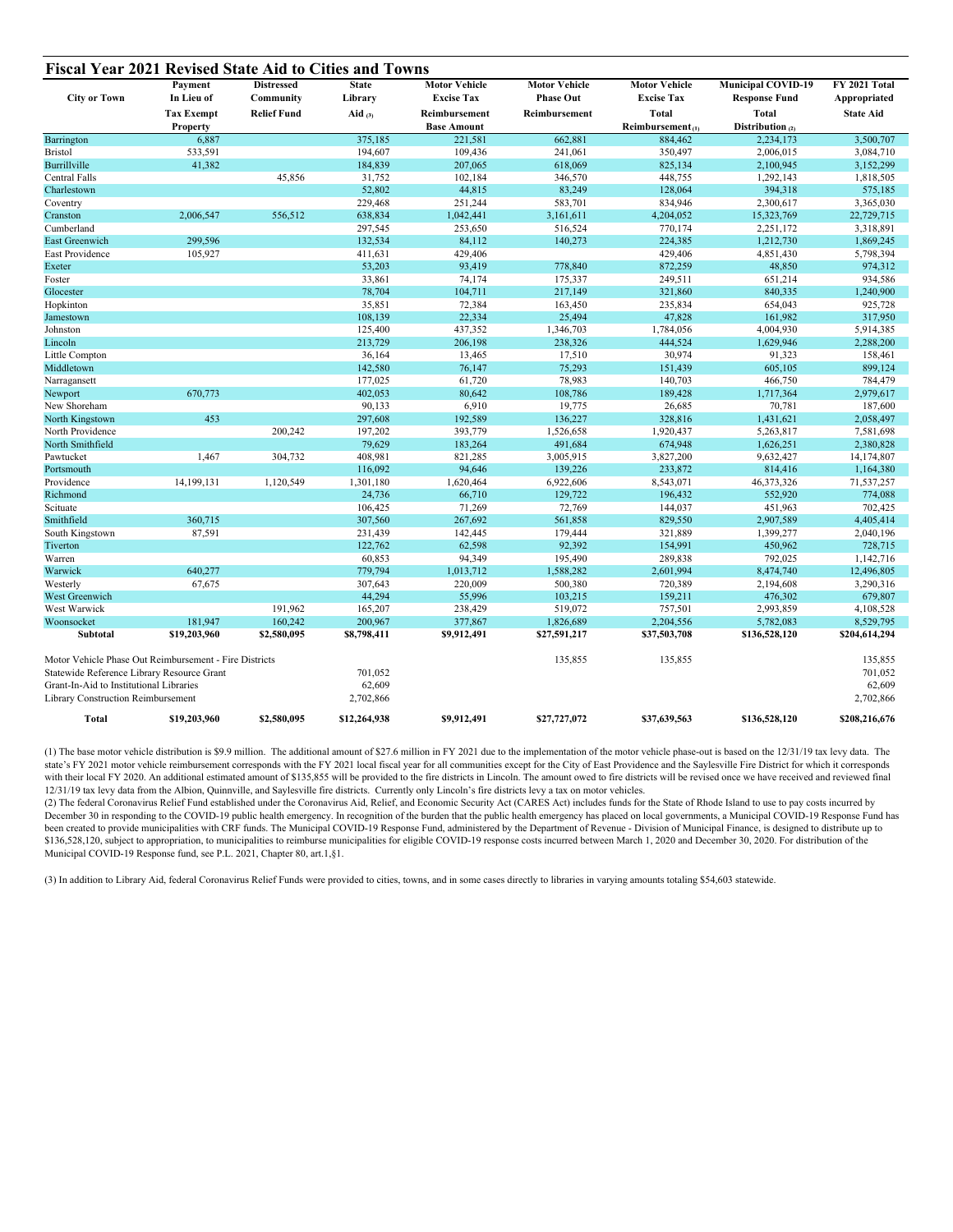|                                                                               | <b>Public Service</b> | Hotel       | <b>Meals</b> and | FY 2021 Total       | FY 2021 Total           |  |
|-------------------------------------------------------------------------------|-----------------------|-------------|------------------|---------------------|-------------------------|--|
| <b>City or Town</b>                                                           | Corporation           | Tax (2) (3) | <b>Beverage</b>  | <b>Shared Taxes</b> | Shared &                |  |
|                                                                               | Tax $(1)$             |             | Tax $_{(3)}$     | <b>State Aid</b>    | <b>Appropriated Aid</b> |  |
| Barrington                                                                    | 201,493               | 2,666       | 141,822          | 345,981             | 3,846,687               |  |
| <b>Bristol</b>                                                                | 276,918               | 36,583      | 385,645          | 699,147             | 3,783,857               |  |
| <b>Burrillville</b>                                                           | 204,918               | 145         | 173,341          | 378,404             | 3,530,703               |  |
| <b>Central Falls</b>                                                          | 241,398               | 613         | 123,102          | 365,113             | 2,183,618               |  |
| Charlestown                                                                   | 96,898                | 55,526      | 141,826          | 294,250             | 869,435                 |  |
| Coventry                                                                      | 430,622               | 42,997      | 406,339          | 879,958             | 4,244,989               |  |
| Cranston                                                                      | 1,011,274             | 42,836      | 1,723,057        | 2,777,168           | 25,506,883              |  |
| Cumberland                                                                    | 431,581               | 293         | 469,676          | 901,551             | 4,220,442               |  |
| <b>East Greenwich</b>                                                         | 162,821               | 1.763       | 588,301          | 752,885             | 2,622,129               |  |
| East Providence                                                               | 590,964               | 41,252      | 914,292          | 1,546,509           | 7,344,902               |  |
| Exeter                                                                        | 84,468                | 156         | 103,473          | 188,097             | 1,162,410               |  |
| Foster                                                                        | 58,400                | 230         | 15,665           | 74,295              | 1,008,881               |  |
| Glocester                                                                     | 125,319               | 1.812       | 69,193           | 196,325             | 1,437,224               |  |
| Hopkinton                                                                     | 101,020               | 631         | 45,177           | 146,829             | 1,072,557               |  |
| Jamestown                                                                     | 68,451                | 22,244      | 64,346           | 155,041             | 472,992                 |  |
| Johnston                                                                      | 364,114               | 3,943       | 633,711          | 1,001,768           | 6,916,153               |  |
| Lincoln                                                                       | 269,570               | 66,441      | 635,293          | 971,304             | 3,259,504               |  |
| Little Compton                                                                | 43,654                | 18,616      | 44,992           | 107,261             | 265,723                 |  |
| Middletown                                                                    | 200,247               | 559,780     | 670,819          | 1,430,846           | 2,329,970               |  |
| Narragansett                                                                  | 193,671               | 189,344     | 583,867          | 966,882             | 1,751,361               |  |
| Newport                                                                       | 308,404               | 1,282,422   | 2,061,421        | 3,652,246           | 6,631,863               |  |
| New Shoreham                                                                  | 10,300                | 393,386     | 346,942          | 750,629             | 938,229                 |  |
| North Kingstown                                                               | 326,401               | 60,278      | 537,559          | 924,239             | 2,982,736               |  |
| North Providence                                                              | 404,268               | 2,542       | 395,532          | 802,342             | 8,384,041               |  |
| North Smithfield                                                              | 153,803               | 2,173       | 291,691          | 447,667             | 2,828,495               |  |
| Pawtucket                                                                     | 893,702               | 49,934      | 870,956          | 1,814,591           | 15,989,398              |  |
| Portsmouth                                                                    | 216,936               | 14,977      | 251,440          | 483,353             | 1,647,733               |  |
| Providence                                                                    | 2,234,814             | 998,382     | 4,868,924        | 8,102,120           | 79,639,377              |  |
| Richmond                                                                      | 94,980                | 6,031       | 125,233          | 226,244             | 1,000,332               |  |
| Scituate                                                                      | 132,057               | 4,395       | 57,060           | 193,512             | 895,938                 |  |
| Smithfield                                                                    | 269,396               | 93,243      | 760,256          | 1,122,895           | 5,528,309               |  |
| South Kingstown                                                               | 382,796               | 136,945     | 807,651          | 1,327,392           | 3,367,588               |  |
| Tiverton                                                                      | 196,984               | 16,703      | 258,139          | 471,827             | 1,200,542               |  |
| Warren                                                                        | 130,625               | 1,589       | 278,527          | 410,742             | 1,553,457               |  |
| Warwick                                                                       | 1,009,817             | 576,424     | 2,581,738        | 4,167,979           | 16,664,784              |  |
| Westerly                                                                      | 281,776               | 483,501     | 796,413          | 1,561,690           | 4,852,006               |  |
| West Greenwich                                                                | 76,958                | 65,950      | 119,466          | 262,374             | 942,181                 |  |
| West Warwick                                                                  | 360,627               | 66,865      | 378,008          | 805,500             | 4,914,028               |  |
| Woonsocket                                                                    | 517,357               | 32,311      | 524,570          | 1,074,237           | 9,604,032               |  |
| <b>Subtotal</b>                                                               | \$13,159,804          | \$5,375,925 | \$24,245,464     | \$42,781,193        | \$247,395,487           |  |
| Motor Vehicle Phase Out Reimbursement - Fire Districts                        |                       |             |                  |                     | 135,855<br>701,052      |  |
| Statewide Reference Library Resource Grant (Providence)                       |                       |             |                  |                     |                         |  |
| Grant-In-Aid to Institutional Libraries<br>Library Construction Reimbursement |                       |             |                  |                     | 62,609<br>2,702,866     |  |
|                                                                               |                       | \$5,375,925 | \$24,245,464     | \$42,781,193        | \$250,997,869           |  |

(1) Based on actual declarations received in the spring of 2020

(2) Amount includes 1.0% local tax and 25.0% local share of state 5.0% tax on traditional lodging rentals, lodging rentals by room resellers and hosting platforms, and vacation rentals by homeowners and realtors

(3) Hotel Tax and Meals & Beverage Tax are estimated and subject to change.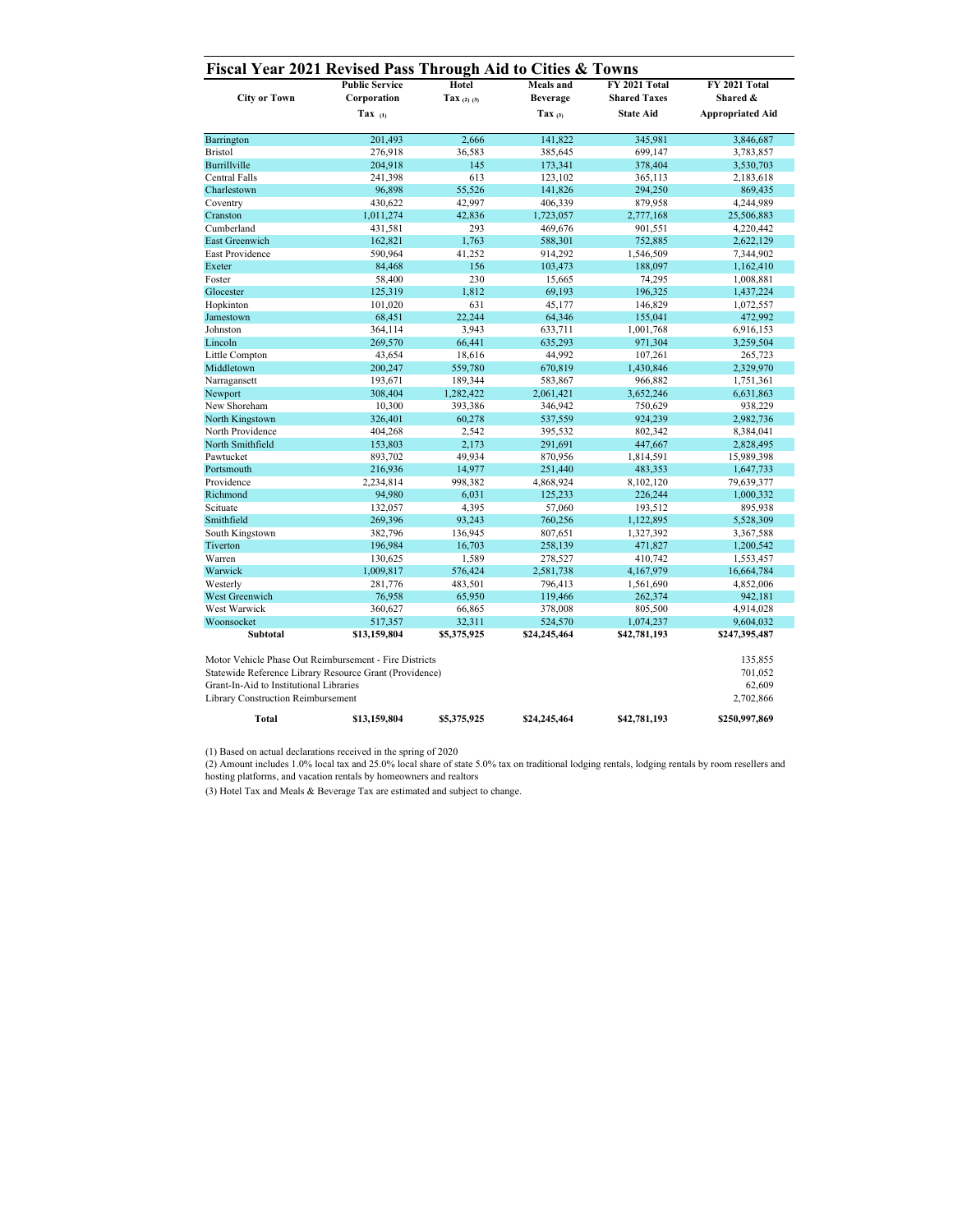| <b>City or Town</b>                                    | Payment<br>In Lieu of | <b>Distressed</b><br>Community | <b>State</b><br>Library | <b>Motor Vehicle</b><br><b>Excise Tax</b> | <b>Motor Vehicle</b><br><b>Phase Out</b> | <b>Motor Vehicle</b><br><b>Excise Tax</b> | FY 2022 Total<br>Appropriated |
|--------------------------------------------------------|-----------------------|--------------------------------|-------------------------|-------------------------------------------|------------------------------------------|-------------------------------------------|-------------------------------|
|                                                        | <b>Tax Exempt</b>     | <b>Relief Fund</b>             | Aid                     | Reimbursement                             | Reimbursement                            | <b>Total</b>                              | <b>State Aid</b>              |
|                                                        | <b>Property</b>       |                                |                         | <b>Base Amount</b>                        |                                          | Reimbursement $(1)$                       |                               |
| Barrington                                             | 17,094                |                                | 365,527                 | 221,581                                   | 3,344,558                                | 3,566,139                                 | 3,948,759                     |
| <b>Bristol</b>                                         | 1,327,172             |                                | 190,810                 | 109,436                                   | 1,365,403                                | 1,474,839                                 | 2,992,820                     |
| Burrillville                                           | 98,835                |                                | 186,270                 | 207,065                                   | 2,997,216                                | 3,204,281                                 | 3,489,385                     |
| Central Falls                                          |                       | 220,713                        | 31,902                  | 102,184                                   | 1,430,290                                | 1,532,474                                 | 1,785,089                     |
| Charlestown                                            |                       |                                | 53,533                  | 44,815                                    | 472,051                                  | 516,867                                   | 570,399                       |
| Coventry                                               |                       |                                | 197,001                 | 251,244                                   | 2,890,110                                | 3,141,355                                 | 3,338,356                     |
| Cranston                                               | 4,778,876             | 2,685,555                      | 664,578                 | 1,042,441                                 | 13,698,186                               | 14,740,627                                | 22,869,637                    |
| Cumberland                                             |                       |                                | 308,514                 | 253,650                                   | 2,820,330                                | 3,073,980                                 | 3,382,494                     |
| East Greenwich                                         | 729,131               |                                | 123,871                 | 84,112                                    | 781,880                                  | 865,992                                   | 1,718,994                     |
| East Providence                                        | 260,127               |                                | 447,125                 | 516,914                                   | 5,083,198                                | 5,600,113                                 | 6,307,364                     |
| Exeter                                                 |                       |                                | 60,044                  | 93,419                                    | 1,080,812                                | 1,174,231                                 | 1,234,275                     |
| Foster                                                 |                       |                                | 34,393                  | 74,174                                    | 953,657                                  | 1,027,831                                 | 1,062,224                     |
| Glocester                                              |                       |                                | 81,660                  | 104,711                                   | 1,100,798                                | 1,205,509                                 | 1,287,169                     |
| Hopkinton                                              |                       |                                | 37,216                  | 72,384                                    | 823,951                                  | 896,335                                   | 933,552                       |
| Jamestown                                              |                       |                                | 109,968                 | 22,334                                    | 159,834                                  | 182,168                                   | 292,136                       |
| Johnston                                               |                       |                                | 126,270                 | 437,352                                   | 6,064,778                                | 6,502,131                                 | 6,628,400                     |
| Lincoln                                                |                       |                                | 217,473                 | 206,198                                   | 2,189,252                                | 2,395,450                                 | 2,612,923                     |
| Little Compton                                         |                       |                                | 37,355                  | 13,465                                    | 91,684                                   | 105,149                                   | 142,504                       |
| Middletown                                             |                       |                                | 126,831                 | 76,147                                    | 718,435                                  | 794,581                                   | 921,413                       |
| Narragansett                                           |                       |                                | 87,158                  | 61,720                                    | 464,363                                  | 526,083                                   | 613,241                       |
| Newport                                                | 1,601,050             |                                | 415,522                 | 80,642                                    | 592,108                                  | 672,750                                   | 2,689,322                     |
| New Shoreham                                           |                       |                                | 91,679                  | 6,910                                     | 87,800                                   | 94,711                                    | 186,389                       |
| North Kingstown                                        | 1,080                 |                                | 301,066                 | 192,589                                   | 1,823,008                                | 2,015,597                                 | 2,317,743                     |
| North Providence                                       |                       | 987,908                        | 201,533                 | 393,779                                   | 6,303,806                                | 6,697,585                                 | 7,887,025                     |
| North Smithfield                                       |                       |                                | 80,421                  | 183,264                                   |                                          |                                           |                               |
| Pawtucket                                              | 3,501                 | 1,490,485                      |                         | 821,285                                   | 2,479,097                                | 2,662,361                                 | 2,742,782                     |
|                                                        |                       |                                | 421,641                 |                                           | 11,450,344                               | 12,271,628                                | 14, 187, 255                  |
| Portsmouth                                             |                       |                                | 117,111                 | 94,646                                    | 985,115                                  | 1,079,761                                 | 1,196,871                     |
| Providence                                             | 34,027,865            | 5,265,375                      | 1,319,744               | 1,620,464                                 | 24,677,704                               | 26,298,168                                | 66,911,152                    |
| Richmond                                               |                       |                                | 26,826                  | 66,710                                    | 689,521                                  | 756,231                                   | 783,056                       |
| Scituate                                               |                       |                                | 109,928                 | 71,269                                    | 502,877                                  | 574,145                                   | 684,074                       |
| Smithfield                                             | 860,981               |                                | 317,166                 | 267,692                                   | 3,612,896                                | 3,880,588                                 | 5,058,736                     |
| South Kingstown                                        | 209,069               |                                | 242,750                 | 142,445                                   | 1,516,563                                | 1,659,007                                 | 2,110,827                     |
| Tiverton                                               |                       |                                | 127,469                 | 62,598                                    | 464,257                                  | 526,855                                   | 654,324                       |
| Warren                                                 |                       |                                | 64,909                  | 94,349                                    | 1,012,548                                | 1,106,897                                 | 1,171,806                     |
| Warwick                                                | 1,528,261             |                                | 736,708                 | 1,013,712                                 | 12,004,527                               | 13,018,239                                | 15,283,208                    |
| Westerly                                               | 185,126               |                                | 316,166                 | 220,009                                   | 2,724,180                                | 2,944,189                                 | 3,445,481                     |
| West Greenwich                                         |                       |                                | 48,116                  | 55,996                                    | 599,358                                  | 655,354                                   | 703,470                       |
| West Warwick                                           |                       | 953,745                        | 171,836                 | 238,429                                   | 2,769,857                                | 3,008,286                                 | 4,133,868                     |
| Woonsocket                                             | 461,334               | 780,677                        | 200,324                 | 377,867                                   | 6,658,885                                | 7,036,751                                 | 8,479,087                     |
| Subtotal                                               | \$46,089,504          | \$12,384,458                   | \$8,798,411             | \$10,000,000                              | \$129,485,237                            | \$139,485,237                             | \$206,757,610                 |
| Motor Vehicle Phase Out Reimbursement - Fire Districts |                       |                                |                         |                                           | 171,125                                  | 171,125                                   | 171,125                       |
| Statewide Reference Library Resource Grant             |                       |                                | 701,052                 |                                           |                                          |                                           | 701,052                       |
| Grant-In-Aid to Institutional Libraries                |                       |                                | 62,609                  |                                           |                                          |                                           | 62,609                        |
| <b>Library Construction Reimbursement</b>              |                       |                                | 2,102,866               |                                           |                                          |                                           | 2,102,866                     |
| <b>Total</b>                                           | \$46,089,504          | \$12,384,458                   | \$11,664,938            | \$10,000,000                              | \$129,656,362                            | \$139,656,362                             | \$209,795,263                 |

(1) The base motor vehicle distribution is \$10 million. The additional amount of \$129.5 million in FY 2022 due under the Governor's Proposed budget for the implementation of the motor vehicle phase-out under current law is estimated based on the 12/31/2019 tax levy data (where available) and will change once 12/31/2020 tax levy data is available in the fall of 2021. The state's FY 2022 motor vehicle reimbursement corresponds with the local FY 2022 for all communities except for the City of East Providence and the Saylesville Fire District for which it corresponds with their local FY 2021. An additional estimated amount of \$171,125 will be provided to the fire districts in Lincoln. Currently only Lincoln's fire districts levy a tax on motor vehicles.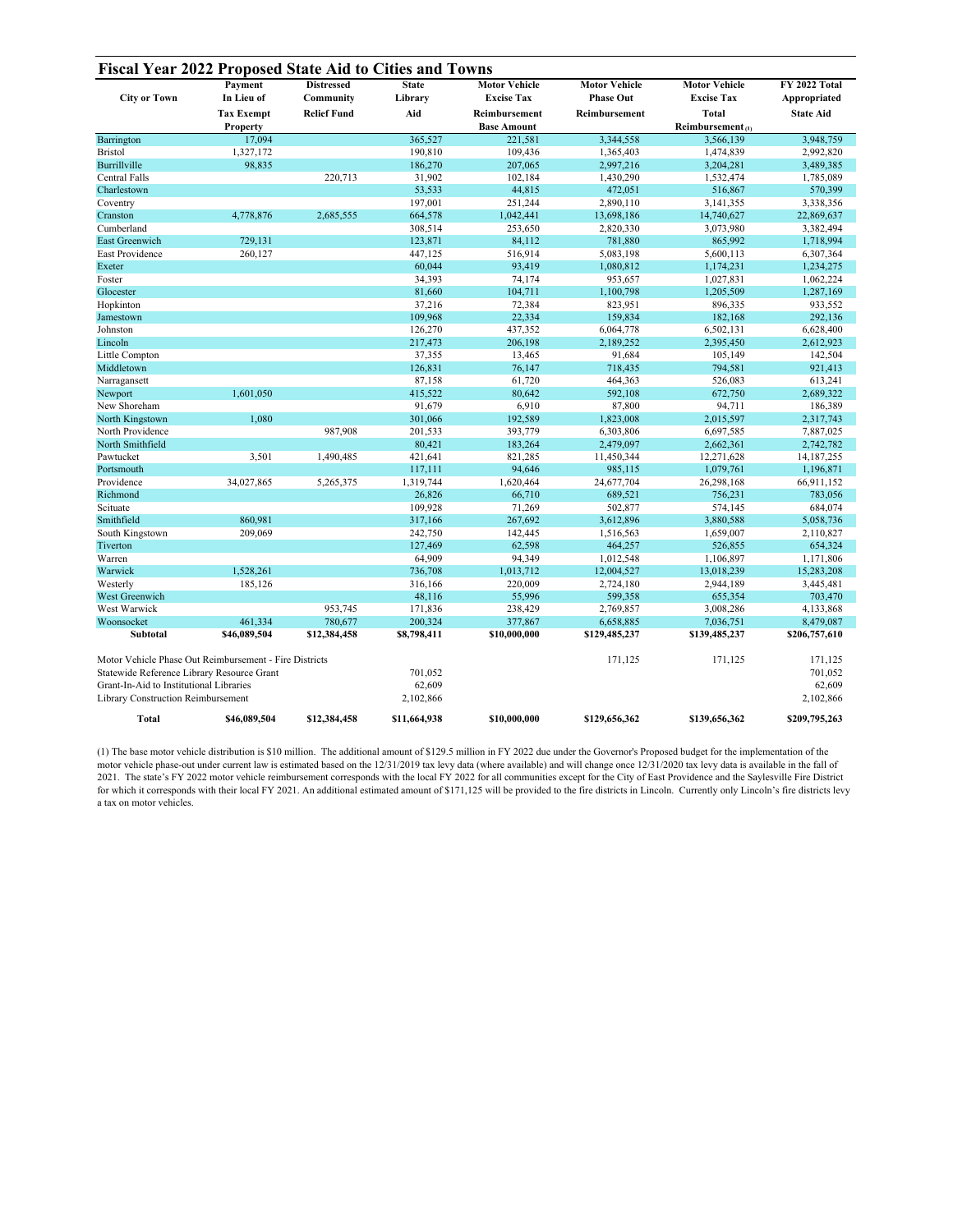|                                           | <b>Public Service</b>                                   | <b>Hotel</b>    | Meals and       | <b>FY 2022 Total</b> | <b>FY 2022 Total</b>    |  |
|-------------------------------------------|---------------------------------------------------------|-----------------|-----------------|----------------------|-------------------------|--|
| <b>City or Town</b>                       | Corporation                                             | Tax $(2)$ $(3)$ | <b>Beverage</b> | <b>Shared Taxes</b>  | Shared &                |  |
|                                           | Tax $(1)$                                               |                 | Tax $(3)$       | <b>State Aid</b>     | <b>Appropriated Aid</b> |  |
| Barrington                                | 201,493                                                 | 2,780           | 153,880         | 358,152              | 4,306,911               |  |
| <b>Bristol</b>                            | 276,918                                                 | 51,623          | 418,434         | 746,976              | 3,739,796               |  |
| Burrillville                              | 204,918                                                 | 147             | 188,080         | 393,145              | 3,882,530               |  |
| <b>Central Falls</b>                      | 241,398                                                 | 644             | 133,569         | 375,610              | 2,160,699               |  |
| Charlestown                               | 96,898                                                  | 63,940          | 153,885         | 314,723              | 885,122                 |  |
| Coventry                                  | 430,622                                                 | 64,299          | 440,888         | 935,809              | 4,274,165               |  |
| Cranston                                  | 1,011,274                                               | 63,065          | 1,869,562       | 2,943,901            | 25,813,538              |  |
| Cumberland                                | 431,581                                                 | 296             | 509,611         | 941,488              | 4,323,982               |  |
| East Greenwich                            | 162,821                                                 | 1.992           | 638,322         | 803,135              | 2,522,129               |  |
| <b>East Providence</b>                    | 590,964                                                 | 59,059          | 992,030         | 1,642,054            | 7,949,418               |  |
| Exeter                                    | 84,468                                                  | 158             | 112,271         | 196,897              | 1,431,172               |  |
| Foster                                    | 58,400                                                  | 323             | 16,997          | 75,720               | 1,137,944               |  |
| Glocester                                 | 125,319                                                 | 2,647           | 75,076          | 203,042              | 1,490,211               |  |
| Hopkinton                                 | 101,020                                                 | 822             | 49,019          | 150,861              | 1,084,413               |  |
| Jamestown                                 | 68,451                                                  | 24,913          | 69,817          | 163,181              | 455,317                 |  |
| Johnston                                  | 364,114                                                 | 5,891           | 687,593         | 1,057,598            | 7,685,998               |  |
| Lincoln                                   | 269,570                                                 | 100,165         | 689,309         | 1,059,045            | 3,671,968               |  |
| Little Compton                            | 43,654                                                  | 21,665          | 48,817          | 114,135              | 256,639                 |  |
| Middletown                                | 200,247                                                 | 818,563         | 727,856         | 1,746,666            | 2,668,078               |  |
| Narragansett                              | 193,671                                                 | 231,650         | 633,511         | 1,058,832            | 1,672,073               |  |
| Newport                                   | 308,404                                                 | 1,867,151       | 2,236,694       | 4,412,249            | 7,101,571               |  |
| New Shoreham                              | 10,300                                                  | 497,291         | 376,441         | 884,032              | 1,070,421               |  |
| North Kingstown                           | 326,401                                                 | 82,817          | 583,266         | 992,484              | 3,310,227               |  |
| North Providence                          | 404,268                                                 | 2,542           | 429,163         | 835,973              | 8,722,998               |  |
| North Smithfield                          | 153,803                                                 | 3,161           | 316,492         | 473,457              | 3,216,239               |  |
| Pawtucket                                 | 893,702                                                 | 73,820          | 945,009         | 1,912,530            | 16,099,786              |  |
| Portsmouth                                | 216,936                                                 | 17,897          | 272,819         | 507,652              | 1,704,524               |  |
| Providence                                | 2,234,814                                               | 1,453,471       | 5,282,907       | 8,971,192            | 75,882,344              |  |
| Richmond                                  | 94,980                                                  | 6,800           | 135,881         | 237,661              | 1,020,717               |  |
| Scituate                                  | 132,057                                                 | 6,301           | 61,911          | 200,270              | 884,343                 |  |
| Smithfield                                | 269,396                                                 | 140,083         | 824,897         | 1,234,376            | 6,293,111               |  |
| South Kingstown                           | 382,796                                                 | 192,530         | 876,322         | 1,451,648            | 3,562,474               |  |
| Tiverton                                  | 196,984                                                 | 22,854          | 280,088         | 499,926              | 1,154,249               |  |
| Warren                                    | 130,625                                                 | 1,646           | 302,209         | 434,480              | 1,606,286               |  |
| Warwick                                   | 1,009,817                                               | 850,723         | 2,801,253       | 4,661,793            | 19,945,001              |  |
| Westerly                                  | 281,776                                                 | 681,839         | 864,129         | 1,827,744            | 5,273,225               |  |
| West Greenwich                            | 76,958                                                  | 99,216          | 129,623         | 305,797              | 1,009,267               |  |
| West Warwick                              | 360,627                                                 | 100,210         | 410,149         | 870,986              | 5,004,854               |  |
| Woonsocket                                | 517,357                                                 | 47,533          | 569,172         | 1,134,062            | 9,613,149               |  |
| Subtotal                                  | \$13,159,804                                            | \$7,662,525     | \$26,306,952    | \$47,129,281         | \$253,886,891           |  |
|                                           |                                                         |                 |                 |                      |                         |  |
|                                           | Motor Vehicle Phase Out Reimbursement - Fire Districts  |                 |                 |                      | 171,125                 |  |
|                                           | Statewide Reference Library Resource Grant (Providence) |                 |                 |                      | 701,052                 |  |
| Grant-In-Aid to Institutional Libraries   |                                                         |                 |                 |                      | 62,609                  |  |
| <b>Library Construction Reimbursement</b> |                                                         |                 |                 |                      | 2,102,866               |  |

**Total \$13,159,804 \$7,662,525 \$26,306,952 \$47,129,281 \$256,924,543**

(1) Estimate based on FY 2021 Revised distribution. FY 2022 distribution will be updated after actual declarations are received and processed in the spring of 2021.

(2) Amount includes 1.0% local tax and 25.0% local share of state 5.0% tax on traditional lodging rentals, lodging rentals by room resellers and hosting platforms, and vacation rentals by homeowners and realtors

(3) Hotel Tax and Meals & Beverage Tax distributions are estimated and subject to change.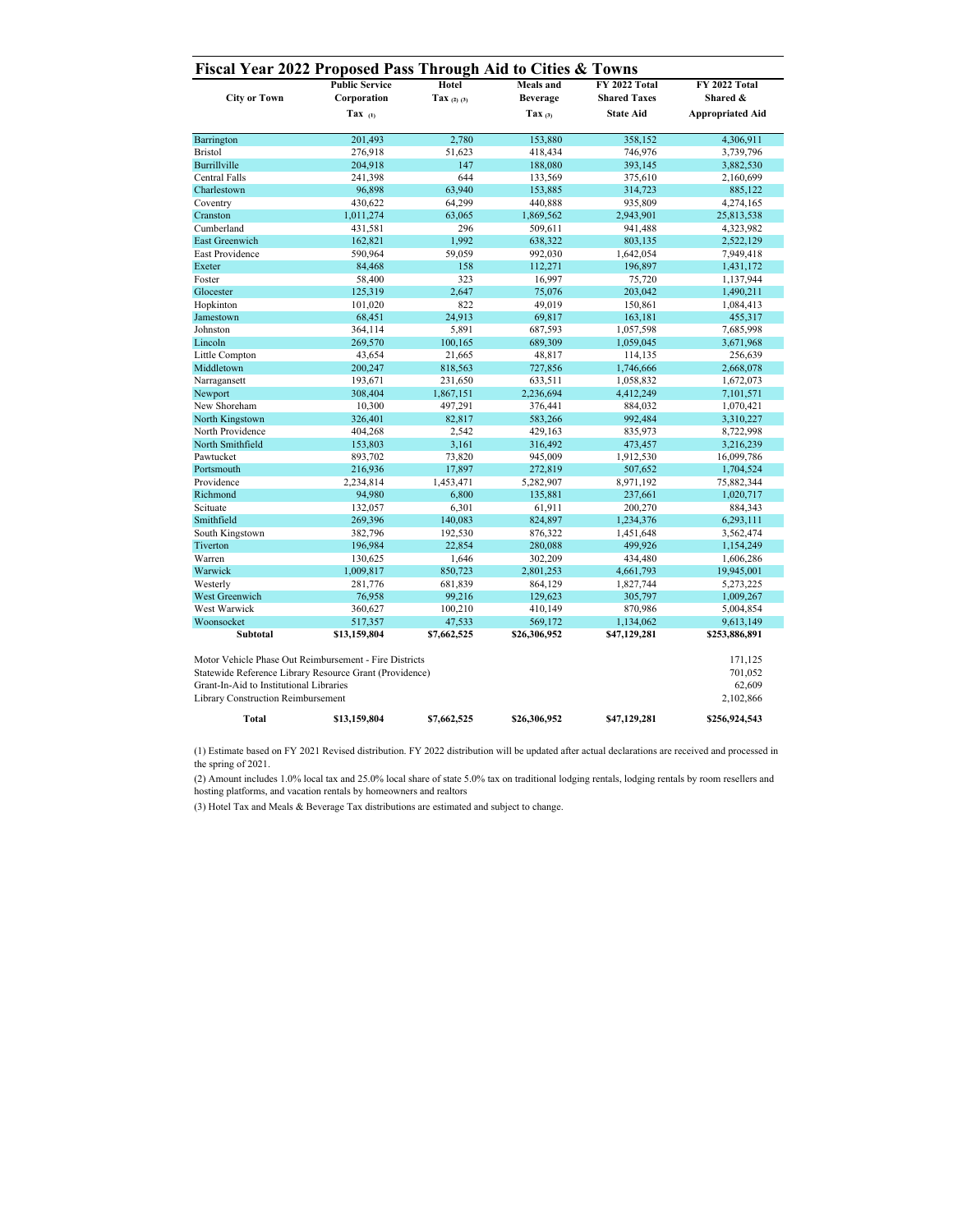| Changes in Formula Aid - FY 2022 Proposed vs. FY 2021 Revised                         |                   |                    |                |                          |                      |                      |                           |                   |
|---------------------------------------------------------------------------------------|-------------------|--------------------|----------------|--------------------------|----------------------|----------------------|---------------------------|-------------------|
|                                                                                       | Payment           | <b>Distressed</b>  | <b>State</b>   | <b>Motor Vehicle</b>     | <b>Motor Vehicle</b> | <b>Motor Vehicle</b> | <b>Municipal COVID-19</b> | <b>Total</b>      |
| <b>City or Town</b>                                                                   | In Lieu of        | Community          | Library        | <b>Excise Tax</b>        | <b>Phase Out</b>     | <b>Excise Tax</b>    | <b>Response Fund</b>      | Appropriated      |
|                                                                                       | <b>Tax Exempt</b> | <b>Relief Fund</b> | Aid            | Reimbursement            | Reimbursement        | <b>Total</b>         | <b>Total</b>              | <b>Difference</b> |
|                                                                                       | Property          |                    |                | <b>Base Amount</b>       |                      | Reimbursement        | <b>Distribution</b>       |                   |
| Barrington                                                                            | 10,206            | ÷,                 | (9,658)        | ÷.                       | 2,681,676            | 2,681,676            | (2, 234, 173)             | 448,052           |
| <b>Bristol</b>                                                                        | 793,580           | ÷,                 | (3,797)        | $\overline{\phantom{a}}$ | 1,124,342            | 1,124,342            | (2,006,015)               | (91, 890)         |
| Burrillville                                                                          | 57,453            | ÷,                 | 1,430          |                          | 2,379,147            | 2,379,147            | (2,100,945)               | 337,086           |
| <b>Central Falls</b>                                                                  |                   | 174,856            | 149            | $\overline{a}$           | 1,083,719            | 1,083,719            | (1,292,143)               | (33, 416)         |
| Charlestown                                                                           | ÷                 | ä,                 | 730            | ÷                        | 388,802              | 388,802              | (394,318)                 | (4,786)           |
| Coventry                                                                              | ÷.                | ÷,                 | (32, 466)      | $\overline{\phantom{a}}$ | 2,306,408            | 2,306,408            | (2,300,617)               | (26, 675)         |
| Cranston                                                                              | 2,772,329         | 2,129,043          | 25,743         |                          | 10,536,574           | 10,536,574           | (15,323,769)              | 139,922           |
| Cumberland                                                                            | ÷.                | ä,                 | 10,969         | $\sim$                   | 2,303,806            | 2,303,806            | (2,251,172)               | 63,603            |
| East Greenwich                                                                        | 429,535           | ÷                  | (8,663)        | $\sim$                   | 641,607              | 641,607              | (1,212,730)               | (150, 251)        |
| East Providence                                                                       | 154,199           | ÷,                 | 35,493         | 87,508                   | 5,083,198            | 5,170,707            | (4,851,430)               | 508,970           |
| Exeter                                                                                |                   |                    | 6,840          | ÷,                       | 301,972              | 301,972              | (48, 850)                 | 259,963           |
| Foster                                                                                | ÷,                | ÷,                 | 532            | $\overline{\phantom{a}}$ | 778,319              | 778,319              | (651,214)                 | 127,638           |
| Glocester                                                                             | ÷                 | ÷                  | 2,955          | ÷.                       | 883,648              | 883,648              | (840, 335)                | 46,269            |
| Hopkinton                                                                             | ä,                | ä,                 | 1,365          | $\sim$                   | 660,500              | 660,500              | (654, 043)                | 7,824             |
| Jamestown                                                                             |                   |                    | 1.828          |                          | 134,339              | 134,339              | (161,982)                 | (25, 815)         |
| Johnston                                                                              | ÷.                | ÷.                 | 870            | $\overline{\phantom{a}}$ | 4,718,075            | 4,718,075            | (4,004,930)               | 714,016           |
| Lincoln                                                                               |                   | ÷                  | 3,744          | $\sim$                   | 1,950,926            | 1,950,926            | (1,629,946)               | 324,724           |
| Little Compton                                                                        |                   | ÷.                 | 1,190          | $\overline{\phantom{a}}$ | 74,174               | 74,174               | (91, 323)                 | (15,957)          |
| Middletown                                                                            | ä,                | ÷                  | (15,748)       | ÷,                       | 643,142              | 643,142              | (605, 105)                | 22,289            |
| Narragansett                                                                          | ÷,                | ÷.                 | (89, 867)      | $\overline{\phantom{a}}$ | 385,379              | 385,379              | (466,750)                 | (171, 237)        |
| Newport                                                                               | 930,277           |                    | 13,468         | ÷                        | 483,322              | 483,322              | (1,717,364)               | (290, 295)        |
| New Shoreham                                                                          | ÷,                | ÷,                 | 1,545          | ÷.                       | 68,025               | 68,025               | (70, 781)                 | (1,210)           |
| North Kingstown                                                                       | 627               | ÷                  | 3,457          | ÷                        | 1,686,781            | 1,686,781            | (1,431,621)               | 259,246           |
| North Providence                                                                      | ä,                | 787,665            | 4,331          | $\overline{\phantom{a}}$ | 4,777,147            | 4,777,147            | (5,263,817)               | 305,327           |
| North Smithfield                                                                      | ÷,                | ÷,                 | 791            | $\sim$                   | 1,987,413            | 1,987,413            | (1,626,251)               | 361,954           |
| Pawtucket                                                                             | 2,034             | 1,185,752          | 12,659         | ÷.                       | 8,444,428            | 8,444,428            | (9,632,427)               | 12,448            |
| Portsmouth                                                                            | ä,                | ÷,                 | 1,019          | ÷.                       | 845,888              | 845,888              | (814, 416)                | 32,492            |
| Providence                                                                            | 19,828,734        | 4,144,825          | 18,563         | $\overline{\phantom{a}}$ | 17,755,097           | 17,755,097           | (46,373,326)              | (4,626,105)       |
| Richmond                                                                              |                   |                    | 2,089          | ÷.                       | 559,798              | 559,798              | (552, 920)                | 8,969             |
| Scituate                                                                              | ÷,                | ä,                 | 3,503          | ÷.                       | 430,108              | 430,108              | (451,963)                 | (18, 352)         |
| Smithfield                                                                            | 500,266           | ÷                  | 9,606          | ÷.                       | 3,051,038            | 3,051,038            | (2,907,589)               | 653,322           |
| South Kingstown                                                                       | 121,478           | ×                  | 11,311         | $\sim$                   | 1,337,118            | 1,337,118            | (1,399,277)               | 70,630            |
| Tiverton                                                                              |                   |                    | 4,706          | ٠                        | 371,864              | 371,864              | (450,962)                 | (74, 391)         |
| Warren                                                                                |                   |                    | 4,056          | ÷,                       | 817,058              | 817,058              | (792, 025)                | 29,090            |
| Warwick                                                                               | 887,983           | ä,                 | (43,085)       | ÷.                       | 10,416,245           | 10,416,245           | (8,474,740)               | 2,786,403         |
| Westerly                                                                              | 117,451           | ä,                 | 8,522          | ÷.                       | 2,223,799            | 2,223,799            | (2,194,608)               | 155,165           |
| West Greenwich                                                                        |                   |                    | 3,822          |                          | 496,142              | 496,142              | (476,302)                 | 23,663            |
| West Warwick                                                                          | ä,                | 761,783            | 6,629          | ÷.                       | 2,250,785            | 2,250,785            | (2,993,859)               | 25,340            |
| Woonsocket                                                                            | 279,387           | 620,434            | (642)          | ÷,                       | 4,832,195            | 4,832,195            | (5,782,083)               | (50, 707)         |
| Subtotal                                                                              | \$26,885,544      | \$9,804,362        | \$0            | \$87,508                 | \$101,894,020        | \$101,981,529        | (S136, 528, 120)          | \$2,143,316       |
| Motor Vehicle Phase Out Reimbursement - Fire Districts                                |                   |                    |                |                          | 35,270               | 35,270               |                           | 35,270            |
| Statewide Reference Library Resource Grant<br>Grant-In-Aid to Institutional Libraries |                   |                    |                |                          |                      |                      |                           |                   |
| Library Construction Reimbursement                                                    |                   |                    | (600,000)      |                          |                      |                      |                           | (600,000)         |
| Total                                                                                 | \$26,885,544      | \$9,804,362        | $($ \$600,000) | \$87,508                 | \$101,929,290        | \$102,016,799        |                           | \$1,578,587       |